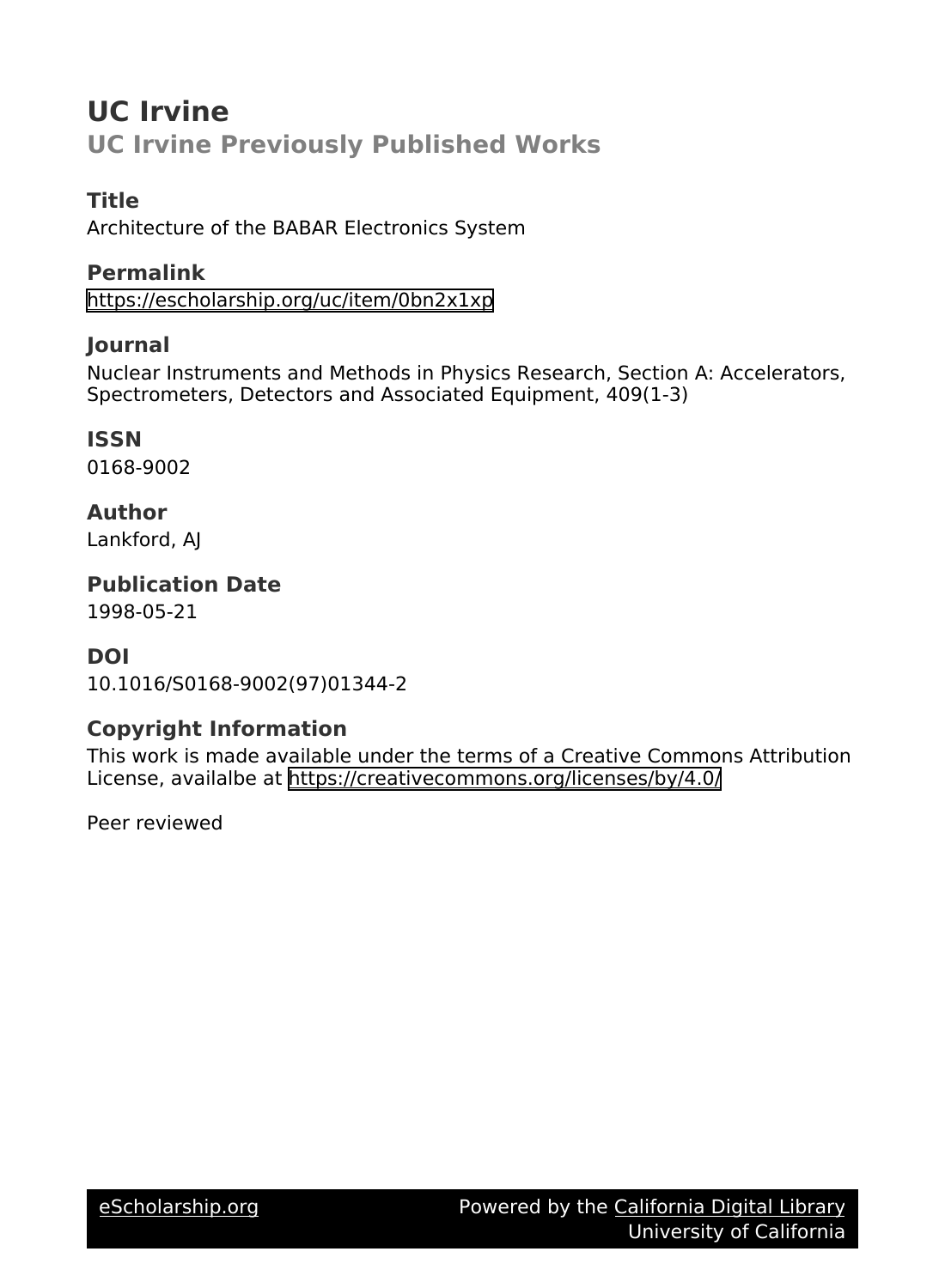

Nuclear Instruments and Methods in Physics Research A 409 (1998) 654*—*657



# Architecture of the BABAR Electronics System

### A.J. Lankford

*Department of Physics and Astronomy, University of California, Irvine, CA 92697-4575, USA*

#### **Abstract**

An overview of the Electronics System for the BABAR Experiment, emphasizing architectural issues and development of new components, is presented.  $\odot$  1998 Published by Elsevier Science B.V. All rights reserved.

The BABAR Experiment will study CP violation at the SLAC B-Factory. Its detector consists of five major systems: a silicon vertex tracker [1], a cylindrical drift chamber with d*E*/*dx* capability [2], a particle identification system (DIRC) based on imaging of Cherenkov rings [3], a cesium-iodide crystal calorimeter [4], and a muon identification system (IFR) based on resistive plate chambers [5]. The specialized requirements of each detector system are addressed by front-end electronics customized to the detector technology but integrated into a uniform data acquisition architecture.

### 1. Overview of architecture

BABAR has adopted a two-level trigger and data acquisition architecture. At Level 1, the trigger is optimized for simplicity and speed. It is based on a reduced set of detector data from the drift chamber and calorimeter. It consists of a pipelined, hardware processor and is nearly without deadtime. Its latency is  $12 \mu s$ , and it is designed to provide an output trigger rate of less than 2 kHz. During the level 1 latency, the full detector data sample is held in circular buffers. At the final level, which is referred to as Level 3, the data acquisition system assembles events over a commercial network into the memory of a farm of level 3 processors. The level 3 output rate is expected to be about 100 Hz. The level 3 trigger, or Online Event Processor, performs final event selection in commercial CPUs working with the complete set of detector data. The level 3 trigger is followed by on-line prompt reconstruction in the same farm. The architecture is designed to accommodate an optional Level 2, if unexpected background conditions demand higher performance.

Although BABAR's architecture greatly resembles that designed for high-rate hadron colliders such as the LHC, it includes some unusual characteristics. The  $12 \mu s$  level 1 latency is relatively long, but can be accommodated because all level 1 latency buffers are digital. Long latency simplifies and reduces the cost of the level 1 trigger. A minimum level 1 trigger spacing of  $2.2 \mu s$  is enforced. This spacing simplifies logic design of the readout ICs, because each datum in the silicon tracker and drift chamber is then associated with a single level 1 accept, whereas it introduces minimal deadtime,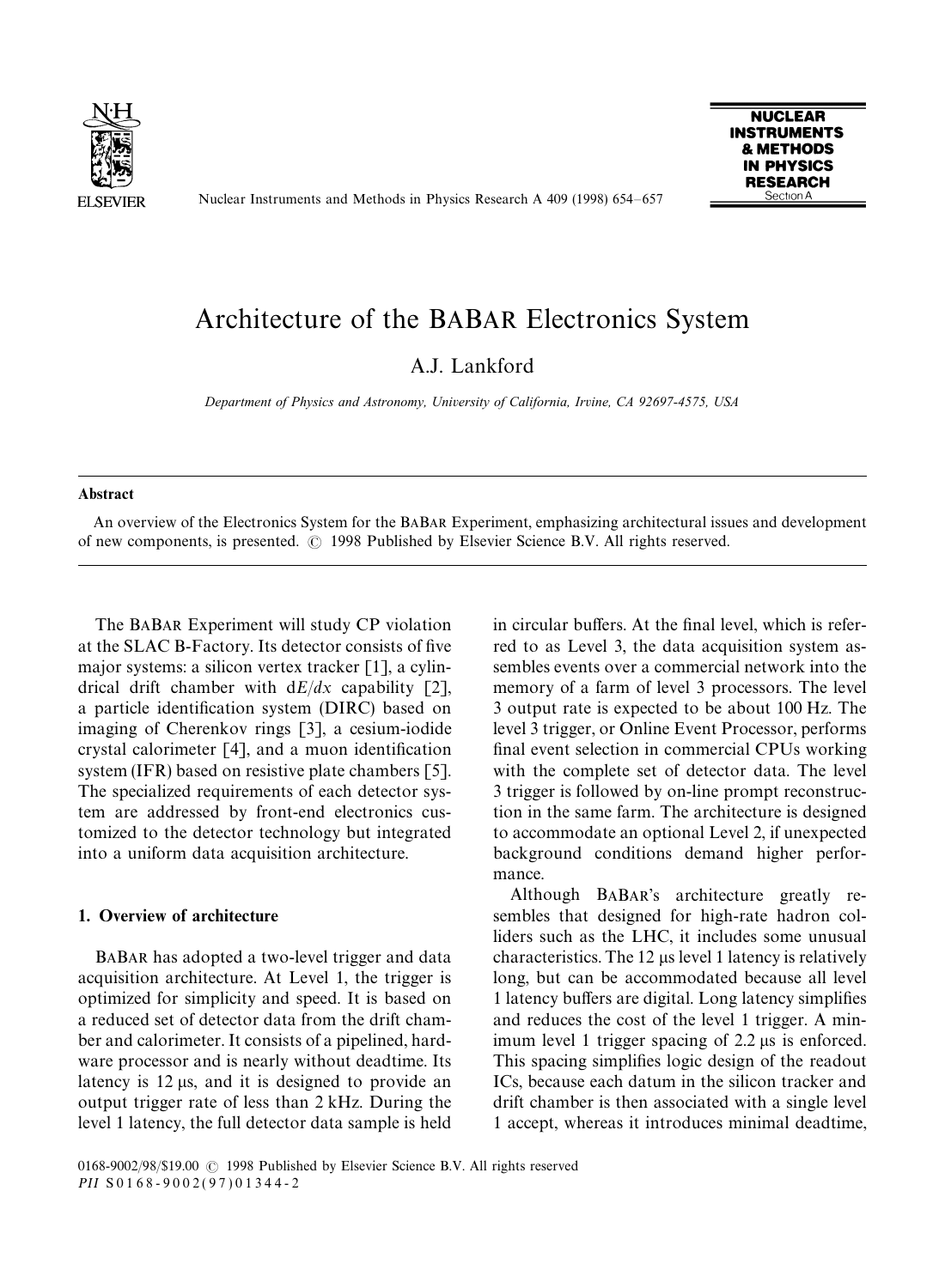0.4%. BABAR has no fast counters for triggering purposes, and bunch crossings are nearly continuous at 4 ns. Hence, the timing of the trigger must be derived from the chamber, as part of track segment reconstruction, and from the calorimeter, as part of waveform processing. The resolving time of the trigger is about 150 ns worst case. A window of data covering several times this value plus the detector resolving time is read out for each detector. For instance, this window is about 500 ns wide for the silicon vertex tracker and 4–16 us wide for the calorimeter. The event time is determined off-line from this data.

### 2. Detector-specific electronics subsystems

All detector-specific, or front-end, electronics subsystems of BABAR share a common architecture. Each front-end chain consists of an amplifier, digitization (discriminator or flash ADC), a circular buffer (to store data during level 1 latency), and a derandomizing buffer (to store data between level 1 accept and transfer to a Readout Module). Analog signal processing, digitization, and data readout occur simultaneously. All front-end subsystems except the IFR provide data sparsification. All level 1 latency buffers are digital; hence, it is possible to store data longer than analog buffers would allow. The buffers of all front-end systems are managed by a common protocol. All level 1 latency buffers function as pipelines of fixed length, and all derandomizing buffers function as FIFOs which are capable of storing a fixed number of events, regardless of the actual implementation of the buffers. Each detector-specific subsystem also shares standard BABAR interfaces to the detector-spanning, or common, electronics subsystems. In all cases, the frontend electronics is mounted directly on the detector for performance reasons. This solution also substantially reduces required cable plant. The design of each detector-specific subsystem balances its individual and common requirements in order to achieve a cost-effective, robust, and easy to maintain implementation. Custom-integrated circuit solutions have been adopted for most subsystems.

The Silicon Vertex Tracker (SVT) Electronics must record hits with coarse ( $\sim$ 4-bit) pulse height resolution for 150 000 silicon strips. A readout IC [6,7], in radiation-hard  $0.8 \mu m$  Honeywell CMOS, integrates all functionality between the strip and 60 Mbps serial readout links. It provides low-noise amplification and shaping, with programmable time constants to adjust shaping to detector capacitance and hit rates. It records pulse height using a time-over-threshold technique. It also provides level 1 buffering, sparsification, derandomizing buffer, and readout control logic.

The Drift Chamber Electronics must measure drift time and d*E*/d*x* for 7104 small drift cells. Drift time resolution of 2 ns and pulse height measurement with dynamic range of 6 bits are required. In addition, prompt hit cell information must be provided for the level 1 trigger. The electronics is mounted on the chamber endplate opposite the center-of-mass boost. A four-channel amplifier IC [8] in Maxim CPi semi-custom bipolar provides analog and discriminated outputs. An eight-channel digitizer IC [9*—*11] in Hewlett Packard triplemetal  $0.8 \mu m$  CMOS provides a TDC with 1 ns bins and a 15 MHz, bilinear, 6-bit flash ADC for each channel. The digitizer IC also provides level 1 buffering, derandomizing buffer, and sparsification.

The Particle ID (DIRC) Electronics must measure single photoelectrons from Cherenkov light sensed by 10 752 photomultiplier tubes. Time precision of at least 1ns is required in order to reject background. Amplitude resolution of 6 bits is required for gain calibration. Photomultiplier signals are received by Front-end Boards in crates mounted inside magnetic shielding for the PMTs. Eight-channel analog ICs  $\lceil 12 \rceil$  in AMS 1.2  $\mu$ m CMOS provide zero-crossing discriminators for timing and a multiplexed analog output for pulse height measurement on a sampling basis. Digital ICs  $\lceil 13 \rceil$  in ES2 double-metal 0.8  $\mu$ m CMOS contain TDCs, buffers, and sparsification for 16 channels.

The Calorimeter Electronics must measure pulse height with very low noise ( $\sim$ 500e) and large dynamic range (18 bits) for 13 320 photodiodes on 6 660 CsI crystals. In addition, it must tag the time of event data and provide prompt energy sums to the level 1 trigger. Redundant low-noise, charge-sensitive amplifiers are mounted on the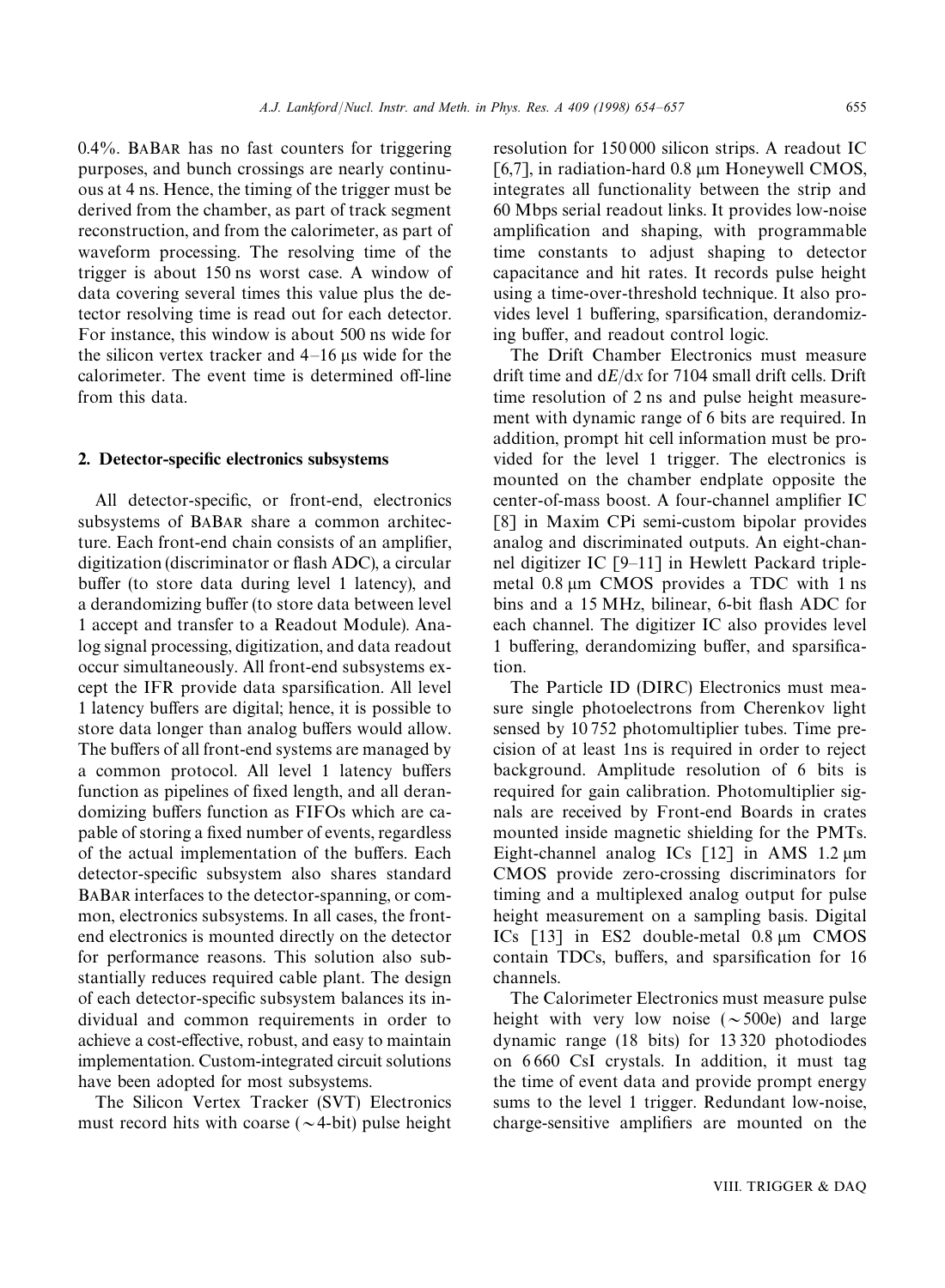crystals. The amplifier is based on a single-channel Amplifier IC in AMS 1.2 µm BiCMOS with splitrange output. The two outputs of each amplifier are fed to a four-crystal calorimeter auto-ranging and encoding (CARE) IC  $\lceil 14 \rceil$  in AMS 1.2  $\mu$ m Bi-CMOS which provides large dynamic range via four amplitude scales multiplexed to a 10-bit flash ADC.

The Instrumented Flux Return (IFR) Electronics [15] must record hit strips for 50000 channels of resistive plate chambers (RPCs) and associate the hits with the level 1 trigger. RPC strips are read out via 16-channel Front-End Cards (FECs) which discriminate and delay the signals during the level 1 latency. FECs are read out in groups of 64 by FIFO Boards, which are located in crates mounted on the flux return iron. TDC Boards provide precise timing information on groups of RPC strips.

### 3. Data acquisition

All elements of BABAR front-end electronics are controlled via BABAR-standard protocols on BABAR-standard serial links. 60 Mbps control streams are time-division multiplexed in groups of 16 by Readout Modules onto 1 Gbps fiber control links which transport the control stream to transition cards on the detector. The transition cards derive the 60 MHz system clock, demultiplex the 60 Mbps control data, and distribute these signals to the front-end electronics along point-to-point crate backplanes to the DIRC and IFR and via direct connections to the SVT, drift chamber, and calorimeter. This path transports both timing and slow control. The standard data path from detector-mounted electronics to Readout Modules is parallel to the control path. Groups of 16 serial data streams, up to 60 Mbps, are multiplexed by the transition cards onto 1 Gbps fiber data links. Data streams are demultiplexed and buffered on the Readout Modules. The standard readout protocol allows for both fixed and variable length records. This path is used for both event data and read back of registers. The calorimeter uses a separate set of Gbps links for its large data volume.

A single Readout Module (ROM) design, with two Personality Card types, serves all detectors. It provides the standard interfaces, deep event buffers, and a processor (300 MHz PowerPC604e or higher). Its implementation consists of a commercial single-board VME computer with PCI mezzanine slots plus two custom boards. Together these two boards provide a DMA interface between the standard BABAR data and control links and PCI, via a PCI/i960-bus bridge. The Controller Card provides a fast control and timing interface and manages front-end buffers. The Personality Card multiplexes and demultiplexes the control and data streams, provides the electro-optical interface, and provides intermediate storage of events. Two types of Personality Card exist. The standard (triggered) Personality Card receives data from detectormounted electronics in response to a level 1 trigger accept. It is used by all subsystems for control and by all but the calorimeter for event data. An untriggered Personality Card interfaces to the untriggered Gbps data streams of the calorimeter and provides a triggering mechanism such that calorimeter data is presented in the same way as other detector data to the CPU. The commercial CPU and the two custom boards assemble into a singleslot  $9U \times 400$  mm VME card. The ROM runs a real-time operating system, VxWorks, and provides a well-supported coding environment.

*Segments* of event data are read out from ROMs over VME by a crate-level processor. This processor, a ROM without links to front-end electronics, assembles segments into larger event *fragments*. From the crates, fragments are assembled into *events* over a commercial switching network. Studies have established that FDDI can provide adequate bandwidth for BABAR's modest ( $\sim$  50 Mbps) bandwidth. Fast Ethernet and ATM are now being investigated as more suitable, and enduring, networks. The BABAR data acquisition system consists of 128 ROMs in 22 VME crates. The DAQ system is partitionable at the crate level such that any combination of subsystems or crates can run independently and autonomously with any combination of triggers.

### 4. Summary

BABAR has designed a pipelined, and nearly deadtime free, trigger and data acquisition